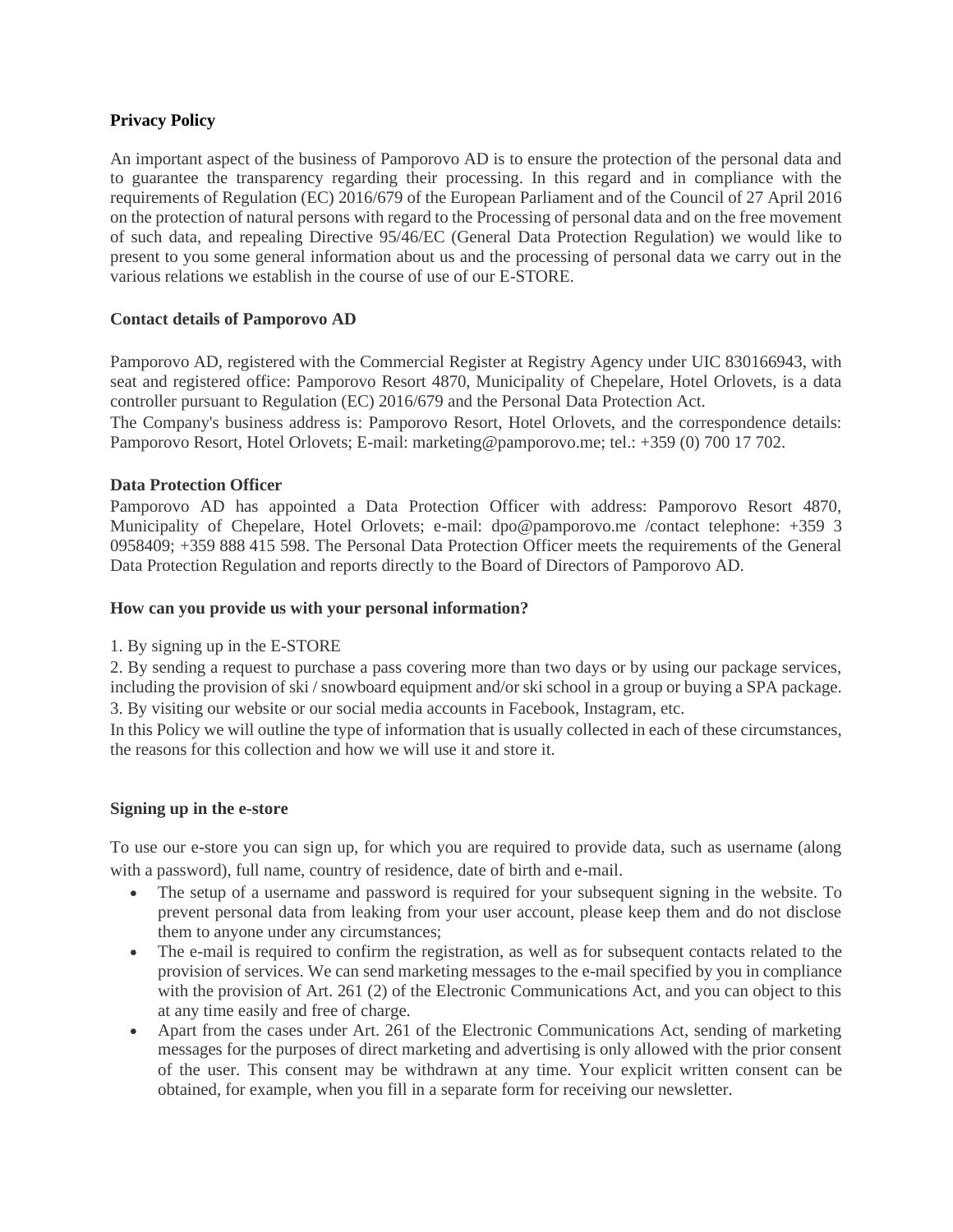### **Reservations / request for purchase of lift passes and services**

When you make a reservation or request our services, you are required to provide us with your personal data so that we can identify you, contact you, if necessary, and subsequently provide the services you have paid for. This information usually includes your full name, country of residence, date of birth, e-mail address, as well as data on weight, height, number of shoes, level of proficiency in skiing/snowboarding, and your language preferences, if your order is for equipment and ski school. We may use the information provided to send you offers and information about the services of Pamporovo AD. If you want to receive such information, you can subscribe to our newsletter by checking the relevant box on our website to give your consent to receive special offers from us. If you no longer want to receive such offers and information, you can unsubscribe at any time by clicking on "Unsubscribe" link in the message. Each commercial message from us to you will contain instructions for unsubscribing and a link "Unsubscribe".

#### **When visiting our website or our social media accounts:**

We use "cookies" on our website. Cookies are part of the information that a website transfers to your hard drive for record keeping purposes. The use of cookies is an industry standard - you will find them almost everywhere on the Internet. Our websites use cookies to identify visitors when they subsequently visit the website. Once we identify you as a visitor, we can personalize your online visit and make it more useful and convenient for you. We may also evaluate our content and services and prepare our website for the visitors based on other information we collect, such as IP addresses, which are numbers assigned to your computer when using the Internet, pixel tags (or transparent GIF images), the type of Internet browser or operating system you are using. This information is collected in aggregate, but we may link it to your personal information through the use of cookies, as described above. We use Google Analytics and Adobe Analytics to measure how visitors interact with the content of our website. We also use a personalized Facebook audience to ask Facebook to show you ads that are personalized based on your interaction with our website or our social media pages, and to measure how you interact with those ads through the Facebook Pixel. All of these services use cookies and similar technology, such as web beacons, bookmarks, and embedded scripts, to record information about your interactions with our websites. Further information on how these services use such technologies can be found on the Google website and the Facebook website, as well as on the websites of the respective providers such as YouTube, Instagram, Twitter, etc. If you do not want us to collect data related to your visits to our website through Google Analytics, you can opt out by installing the Google Analytics opt-out browser add-on. You can opt out of your personalized Facebook audience by visiting the opt-out page of Facebook and other providers.

#### **Why we process your personal data**

**1.** In order to establish and maintain responsible trade relations with you and to provide you with quality and continuous service.

2. To understand your needs, preferences and satisfaction with our services. We keep records of the products and services you receive from us, and we may request additional information so that we can serve you better.

3. To develop, improve, market or provide new products and services. For example, we analyse how you use our services and to what extent you are satisfied with them, so that we can better understand how to improve our services and increase your satisfaction.